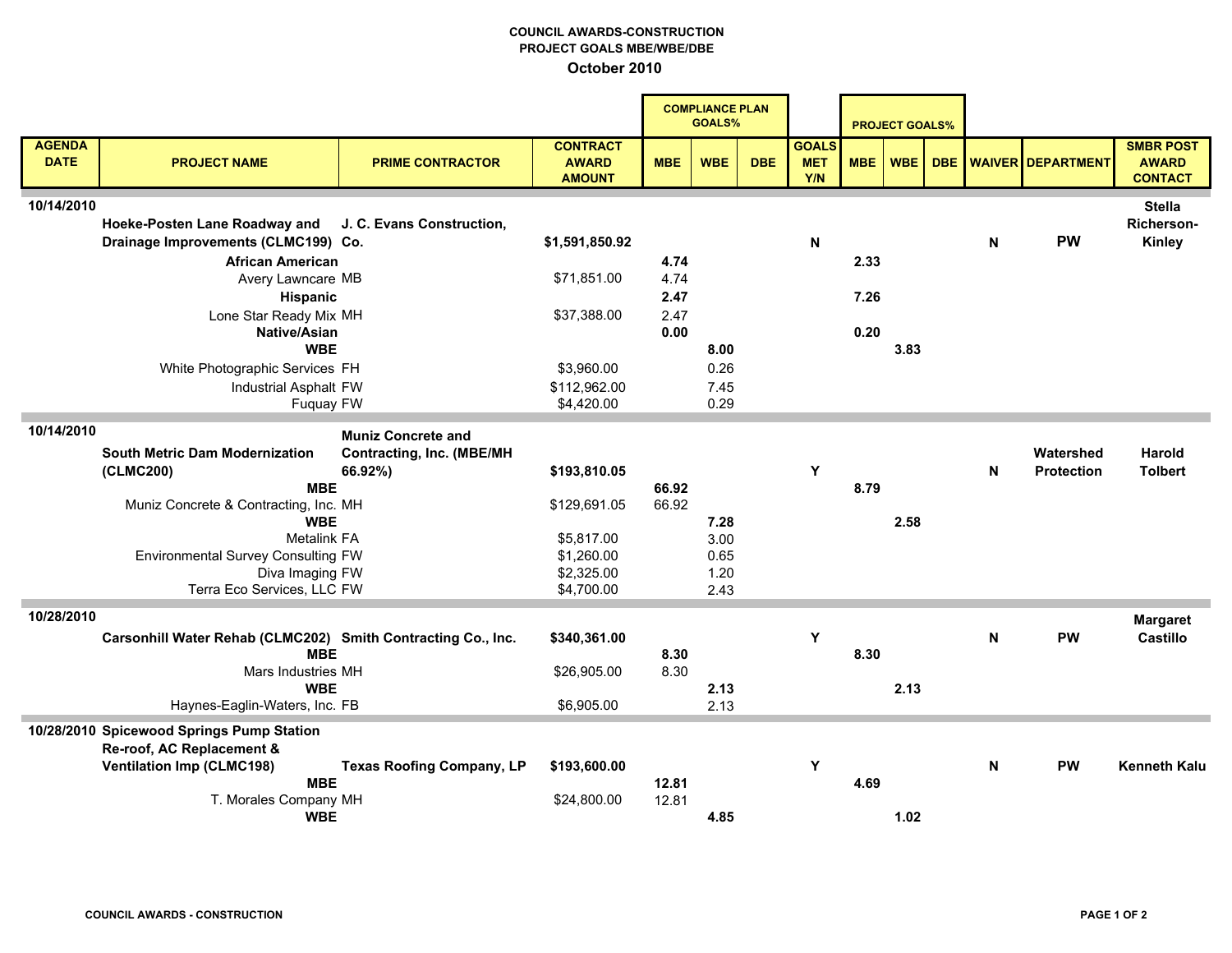## COUNCIL AWARDS-CONSTRUCTION PROJECT GOALS MBE/WBE/DBE October 2010

|                              |                                                                          |                         |                                                  |            | <b>COMPLIANCE PLAN</b><br><b>GOALS%</b> |            |                                   |            | <b>PROJECT GOALS%</b> |     |   |                          |                                                    |
|------------------------------|--------------------------------------------------------------------------|-------------------------|--------------------------------------------------|------------|-----------------------------------------|------------|-----------------------------------|------------|-----------------------|-----|---|--------------------------|----------------------------------------------------|
| <b>AGENDA</b><br><b>DATE</b> | <b>PROJECT NAME</b>                                                      | <b>PRIME CONTRACTOR</b> | <b>CONTRACT</b><br><b>AWARD</b><br><b>AMOUNT</b> | <b>MBE</b> | <b>WBE</b>                              | <b>DBE</b> | <b>GOALS</b><br><b>MET</b><br>Y/N | <b>MBE</b> | WBE                   | DBE |   | <b>WAIVER DEPARTMENT</b> | <b>SMBR POST</b><br><b>AWARD</b><br><b>CONTACT</b> |
|                              | Austin Lumber Company FW                                                 |                         | \$9,400.00                                       |            | 4.85                                    |            |                                   |            |                       |     |   |                          |                                                    |
| 10/28/2010                   |                                                                          |                         |                                                  |            |                                         |            |                                   |            |                       |     |   |                          |                                                    |
|                              | <b>Ullrich Basin Structural Repairs</b>                                  |                         |                                                  |            |                                         |            |                                   |            |                       |     |   |                          | <b>Stella</b><br><b>Richerson-</b>                 |
|                              | (CLMC218)                                                                | MAC, Inc.               | \$189,000.00                                     |            |                                         |            | N                                 |            |                       |     | N | <b>AWU</b>               | Kinley                                             |
|                              | <b>MBE</b>                                                               |                         |                                                  | 0.80       |                                         |            |                                   | 7.23       |                       |     |   |                          |                                                    |
|                              | Lone Star Ready Mix MH                                                   |                         | \$1,400.00                                       | 0.80       |                                         |            |                                   |            |                       |     |   |                          |                                                    |
|                              | <b>WBE</b>                                                               |                         |                                                  |            | 1.29                                    |            |                                   |            | 1.86                  |     |   |                          |                                                    |
|                              | All Points Inspection Services FB                                        |                         | \$2,250.00                                       |            | 1.29                                    |            |                                   |            |                       |     |   |                          |                                                    |
|                              | 10/28/2010 Shoal Creek Allandale Storm Drain Texas Sterling Construction |                         |                                                  |            |                                         |            |                                   |            |                       |     |   |                          | Harold                                             |
|                              | <b>Improvements (CLMC175)</b>                                            | Company                 | \$6,046,656.05                                   |            |                                         |            | N                                 |            |                       |     | N | <b>PW</b>                | <b>Tolbert</b>                                     |
|                              | <b>African American</b>                                                  |                         |                                                  | 2.48       |                                         |            |                                   | 2.44       |                       |     |   |                          |                                                    |
|                              | Austex Tree Service MB                                                   |                         | \$114,842.00                                     | 2.32       |                                         |            |                                   |            |                       |     |   |                          |                                                    |
|                              | All Points Inspection FB                                                 |                         | \$8,280.00                                       | 0.16       |                                         |            |                                   |            |                       |     |   |                          |                                                    |
|                              | Hispanic                                                                 |                         |                                                  | 8.24       |                                         |            |                                   | 8.28       |                       |     |   |                          |                                                    |
|                              | Panther Creek Transportation FH                                          |                         | \$169,892.40                                     | 3.42       |                                         |            |                                   |            |                       |     |   |                          |                                                    |
|                              | Lone Star Ready Mix MH                                                   |                         | \$171,641.00                                     | 3.46       |                                         |            |                                   |            |                       |     |   |                          |                                                    |
|                              | Environmental Safety Services MH                                         |                         | \$67,275.00                                      | 1.36       |                                         |            |                                   |            |                       |     |   |                          |                                                    |
|                              | <b>WBE</b>                                                               |                         |                                                  |            | 3.15                                    |            |                                   |            | 3.09                  |     |   |                          |                                                    |
|                              | Industrial Asphalt FW                                                    |                         | \$156,120.25                                     |            | 3.15                                    |            |                                   |            |                       |     |   |                          |                                                    |
|                              | 10/28/2010 North Austin Wastewater Overflow Santa Clara Construction,    |                         |                                                  |            |                                         |            |                                   |            |                       |     |   |                          | <b>Margaret</b>                                    |
|                              | <b>Abatement (CLMC206)</b>                                               | Ltd (MBE/MH 84.99%)     | \$885,927.00                                     |            |                                         |            | Y                                 |            |                       |     | N | <b>PW</b>                | <b>Castillo</b>                                    |
|                              | <b>African American</b>                                                  |                         |                                                  | 3.44       |                                         |            |                                   | 3.19       |                       |     |   |                          |                                                    |
|                              | Haynes-Eaglin-Waters FB                                                  |                         | \$29,009.00                                      | 3.44       |                                         |            |                                   |            |                       |     |   |                          |                                                    |
|                              | Hispanic                                                                 |                         |                                                  | 84.99      |                                         |            |                                   | 7.05       |                       |     |   |                          |                                                    |
|                              | Santa Clara Construction MH                                              |                         | \$717,075.00                                     | 84.99      |                                         |            |                                   |            |                       |     |   |                          |                                                    |
| <b>Native/Asian</b>          |                                                                          |                         |                                                  | 0.51       |                                         |            |                                   | 0.25       |                       |     |   |                          |                                                    |
| Benqwest, LLC MA             |                                                                          |                         | \$4,315.00                                       | 0.51       |                                         |            |                                   |            |                       |     |   |                          |                                                    |
| <b>WBE</b>                   |                                                                          |                         |                                                  |            | 4.15                                    |            |                                   |            | 2.87                  |     |   |                          |                                                    |
|                              | Fuquay, Inc. FA<br><b>Metalink FA</b>                                    |                         | \$20,900.00<br>\$14,113.00                       |            | 2.48<br>1.67                            |            |                                   |            |                       |     |   |                          |                                                    |
|                              |                                                                          |                         |                                                  |            |                                         |            |                                   |            |                       |     |   |                          |                                                    |